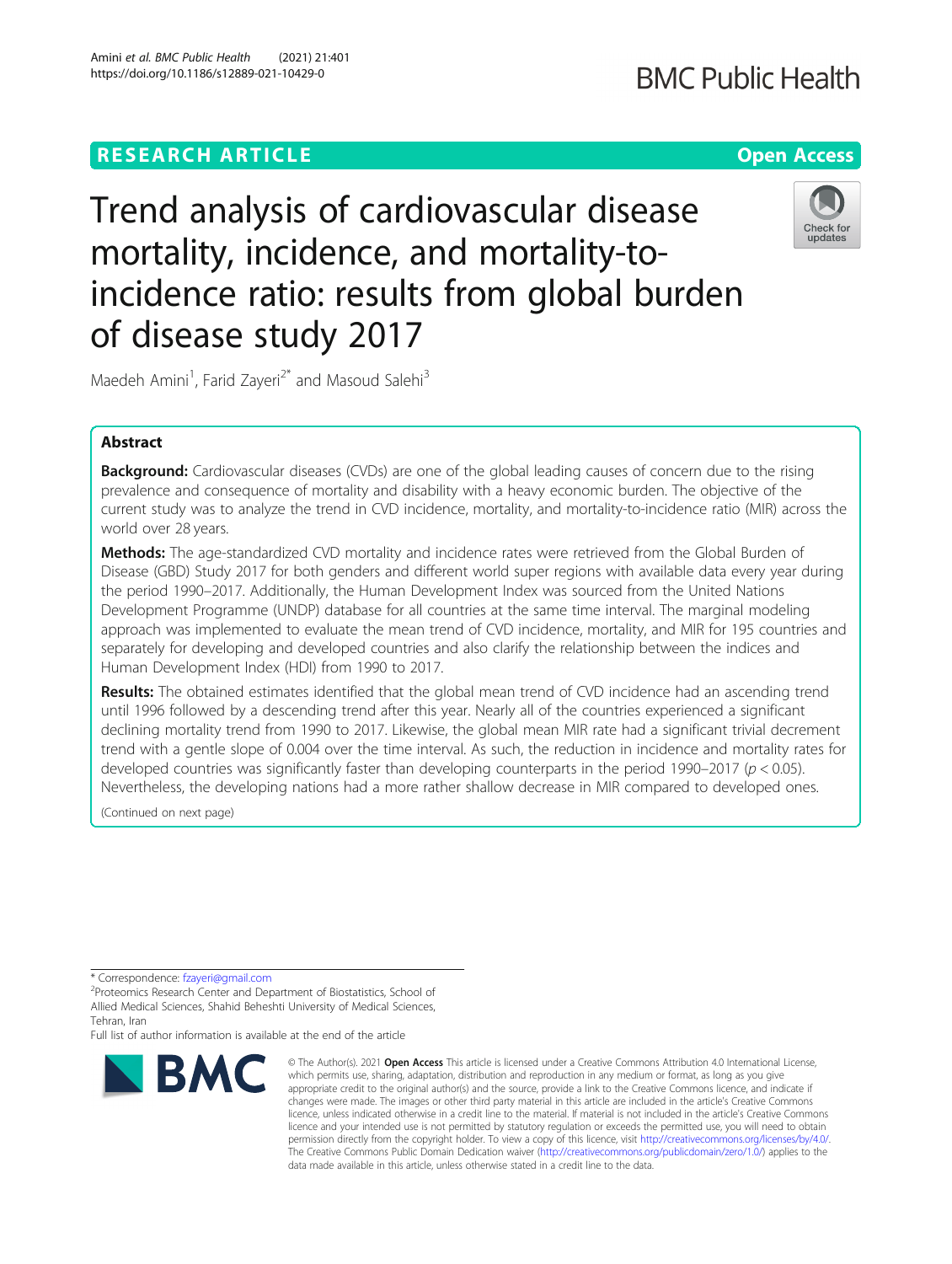### (Continued from previous page)

**Conclusions:** Generally, the findings of this study revealed that there was an overall downward trend in CVD incidence and mortality rates, while the survival rate of CVD patients was rather stable. These results send a satisfactory message that global effort for controlling the CVD burden was quite successful. Nonetheless, there is an urgent need for more efforts to improve the survival rate of patients and lower the burden of this disease in some areas with an increasing trend of either incidence or mortality.

Keywords: Cardiovascular disease, Mortality, Incidence, Mortality-to-incidence ratio, Generalized estimating equation methodology, Marginal model, Human development index, Trend,

## Background

Cardiovascular disease (CVD) is known as the leading cause of global death and one of the most serious health problems throughout the world. Commonly, CVD can refer to a class of diseases that involves the heart or blood vessels. This disease consists of stroke, heart failure, hypertensive heart disease, rheumatic heart disease, peripheral arterial disease, and a number of other vascular, and cardiac problems. However, CVD which has been recognized as the leading cause of morbidity and mortality, is an important contributor to the cost of medical care [\[1](#page-10-0)]. In 2016, CVD was responsible for nearly one-third of all deaths across the globe [\[2](#page-10-0)]. Over the last decades, although the age-standardized mortality rates of CVD declined by 27.3%, the number of deaths increased by 42.4% from 1990 to 2015 [\[3](#page-10-0)]. On the other hand, CVD led to over 17 million deaths, 330 million years of life lost and 35.6 million years lived with disability in 2017 worldwide [\[4](#page-10-0), [5](#page-10-0)]. Meanwhile, it was projected that CVD would be the cause of more than 23 million deaths in 2030 around the world [[6\]](#page-10-0). In the past decades, although developing countries have experienced higher rates of death from CVD, this disease was more incident in developed countries [\[7](#page-10-0)]. According to the World Health Organization (WHO), over three-quarters of CVD deaths have occurred in low- and middle-income countries which is a growing epidemic problem in recent years [\[8](#page-10-0)]. The high burden of CVD can be attributed to other related factors such as diabetes, obesity, lack of physical activity, hypertension, unhealthy diet, and excessive alcohol consumption [[9](#page-10-0)]. Today, CVD is responsible for a remarkable reduction in quality of life and life expectancy and also imposes huge costs on health systems in different countries.

Accurate estimation of disease burden plays a key role in establishing convenient public health policies. To measure the burden of CVD, different outcome parameters can be used. There are some indices such as prevalence, incidence, mortality, and survival which can provide valuable information about the current situation and help the policy makers to organize the available resources. In general, the incidence and mortality rates of CVD vary from region to region because of several factors like lifestyle, dietary habits, appropriate health care accessibility, and so on. For example, people with a lower level of education in low-income and middleincome countries have a higher incidence of mortality from CVD [[10](#page-10-0)]. Notably, assessing the patterns of differences in disease incidence and mortality rates is of international interest owing to highlighting the trends and regional differences which help to figure out the etiology of CVD. In this context, the Mortality-to-Incidence Ratio (MIR) is an alternative index that has been commonly used to evaluate the burden of disease by presenting mortality after accounting for incidence. Clearly, this ratio determines whether a country or a region has a higher or lower mortality for a specific condition, normalized to its incidence. Additionally, it is a simple and common proxy for the 5-year relative survival of the patients [[11,](#page-10-0) [12\]](#page-10-0). More specifically, the MIR could be used as a helpful indicator for screening and treating some diseases.

During recent years, various studies have indicated that the incidence and mortality can be affected by economic and social disparities which reflect the regional disparities in human development. Human development index (HDI) is one of the important approved indicators for determining the progress, living conditions, and human development of different countries. This index, which is specified by the World Bank, combines a country's per-capita gross national income (GNI) [\[13](#page-10-0)]. The HDI comprises socio-economic variables that affect health and national development factors of people such as political rights, mortality rate, and education. HDI is calculated as a simple arithmetic mean of three indexes reflecting longevity, knowledge, and standard of living. Longevity is measured by life expectancy at birth, knowledge is quantified by potential years of education, and standard of living is represented by income or gross national product (GDP) per capita [[14](#page-10-0)].

Over the previous decades, several epidemiological studies have examined the incidence and mortality trends of CVD in different parts of the world. In a study conducted by Smolina et al., it was reported that a 50% decline in age standardized mortality occurred in England between 2002 and 2010 [[15\]](#page-10-0). In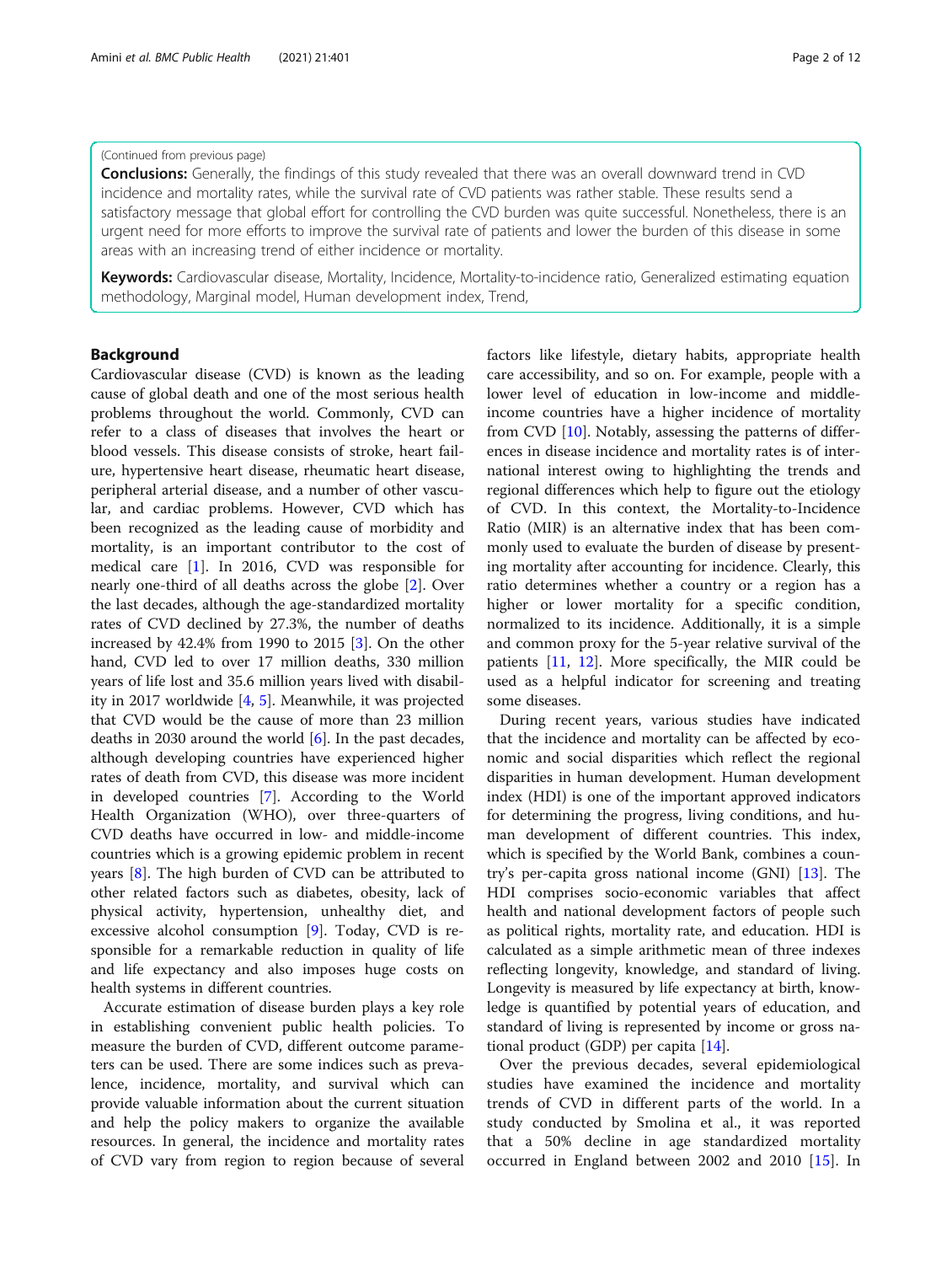another study, Sidney et al. showed that the CVD mortality rate decreased since 2011 in United States which might be due to remarkable improvement in population-level CVD prevention [[16](#page-10-0)]. It was also revealed that the trend of age standardized CVD mortality rates in high-income regions has dramatically reduced during the last 30 years whereas this trend has slightly declined or even increased in most low and middle income countries [[17\]](#page-10-0) .

Up to now, there are no published studies about assessing the time trend patterns of CVD incidence and mortality rates in various parts of the world via more advanced statistical techniques. Besides, no published research is available about evaluating the temporal trend of CVD MIR globally to date. Also, No evidence based document is currently available about the association between the trend of CVD incidence, mortality, and MIR and HDI using more complex statistical modeling approaches. However, examining time trends of CVD indices across the world, as well as investigating the effect of development factor on the indices trends can be important to look into avenues for further improvement. Thus, the novelty of the present study lies in achieving the following specific objectives: a) to assess the mean trends in age-standardized CVD incidence, mortality, and MIR rates for the total world and different super regions of the Institute for Health Metrics and Evaluation (IHME) in the period 1990–2017 and b) to determine the longitudinal relationship between age-standardized CVD incidence, mortality, and MIR rates and HDI during the specified time interval using the marginal modeling approach which has a three-part specification in terms of a regression model for the mean response. To achieve these goals, the age-standardized CVD incidence and mortality rates data was extracted from the Global Burden of Disease (GBD) Study 2017.

# Methods

# Data sources

In this study, the information from the GBD free online database (GBD study 2017) on age-standardized CVD mortality and incidence rates per 100,000 persons was extracted from 1990 to 2017 for both genders. GBD is an international cooperative project that globally, regionally, and nationally estimates the disease burden for total countries and is managed by the IHME which provides the world's most important health measurements. The GBD data sets are gathered and analyzed by a consortium of more than 1800 researchers in more than 100 countries. GBD is the most comprehensive worldwide epidemiological study which contains burden of disease indices such as incidence, mortality, prevalence, years of life lost (YLL), years lived with disability (YLD), and disability adjusted life years (DALY) for different diseases and injuries. Furthermore, the GBD data is provided by different organizations like WHO Global Health Observatory, World Bank Open Data, and the Inter-university Consortium for Political and Social Research [[4,](#page-10-0) [5](#page-10-0)]. The IHME has classified all countries into seven distinct parts referred to super region according to geographical and economic criteria: Central Europe, Eastern Europe, and Central Asia (CEEECA) including 29 countries, High Income (HI) including 35 countries, Latin America and Caribbean (LAC) including 31 countries, North Africa and Middle East (NAME) including 21 countries, South Asia (SA) including 5 countries, Southeast Asia, East Asia, and Oceania (SAEAO) including 28 countries, and Sub-Saharan Africa (SSA) including 46 countries.

Human Development Index, introduced by the United Nations Development Programme (UNDP) in 1990, is defined as the average achievement of three dimensions including life expectancy at birth as the health indicator, gross national income per capita as the economic indicator, and mean and expected years of schooling for school-age children and average years of schooling in the adult population as the educational indicator. The geometric mean of the three indicators provides the aggregate value of HDI for a given country in a year  $[18]$  $[18]$ . The numerical value of the HDI is ranged from zero (worst) to one (best). This socio-economic index suggests the most up-to-date information on global development and contains national, regional, and global estimates. In this study, countries with HDI values of less than 0.788 were considered as developing and those with HDI values of 0.788 or higher as developed [[14](#page-10-0)]. The HDI data for each country in the period of 1990–2017 was obtained from updates of the UNDP database [[19](#page-10-0)].

# Variables under study

In the present research, the considered outcomes under study were the CVD incidence, mortality, and mortalityto-incidence ratio for each of the countries in the years 1990 to 2017. Calculation of the MIR provides an alternative means that could expand the interpretation and understanding of the relationship between the burden of disease by presenting mortality and incidence. This measurement can help us to determine the demographic, environmental, and social factors which might lead to changes in mortality rates according to incidence rates. Notably, the MIR can explore and address the hidden differences in disease incidence [\[20](#page-10-0)]. Further, using this index, one can forecast burdens, trends, and retrospectively evaluate populations with shorter or longer five-year survival. This information can be useful for disease prevention, diagnosis proficiency, treatment effectiveness, and making decisions to gain better survival [[21](#page-10-0), [22\]](#page-10-0). A retrospective study found that there is a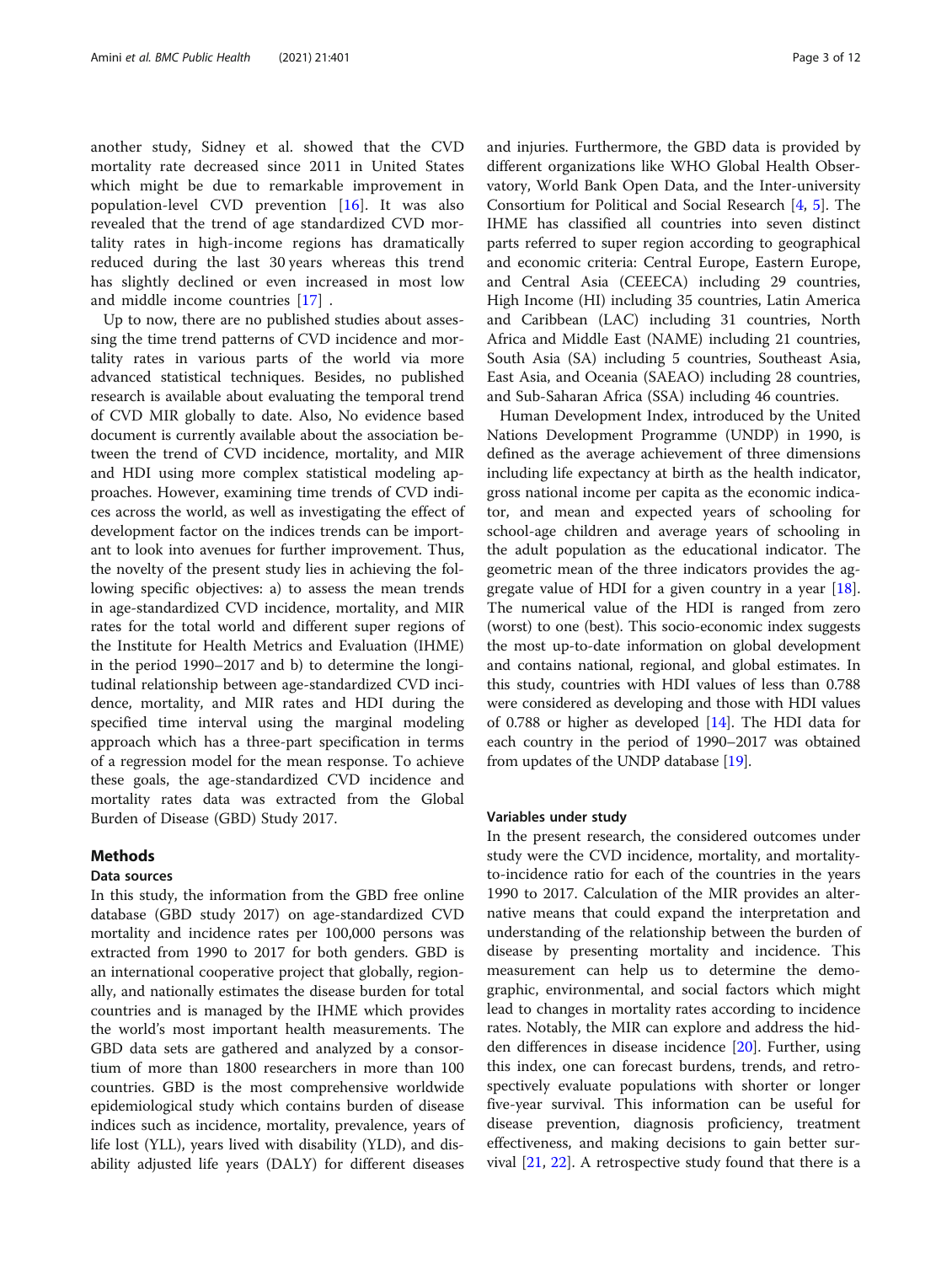positive correlation between the MIR values and healthcare system ranking for different countries [\[20](#page-10-0)].

In the current study, the MIR value for each country was calculated as the publicly available data of agestandardized mortality rate divided by age-standardized incidence rate of CVD in both genders from the GBD study 2017, separately in each year of the study. As mentioned, this index was used as a valid proxy for 5-year relative survival of CVD patients. In addition, for each country the development factor as a binary variable  $(0 =$ Developing, 1 = Developed) was considered as the independent predictor of incidence, mortality, and MIR in the statistical analysis process.

### Statistical analysis

Firstly, summary statistics related to CVD incidence, mortality, and MIR were provided for each IHME super region from 1990 to 2017. Likewise, the average annual trends of the CVD incidence, mortality, and MIR indices were exhibited graphically by super region and development factor over the study period.

In the next step, the marginal modeling approach and Generalized Estimating Equations (GEE) methodology utilized to assess the longitudinal effect of development factor on incidence, mortality, and MIR indices. The GEE is a population-level approach which enables us to obtain the population-averaged estimates of the model parameters [\[23](#page-10-0)]. To investigate the time trend of CVD burden indices, the following marginal model was fitted, separately for developed and developing countries:

$$
\mu_{ij} = \beta_0 + \beta_1 \, \text{time}_{ij} \tag{1}
$$

where  $\mu_{ij}$  represents the mean incidence, mortality, or MIR for the  $i^{\text{th}}$  country ( $i = 1, 2, ..., 195$ ) in the  $j^{\text{th}}$  year of the study  $(j = 0,1, ..., 27)$ . Here,  $\beta_0$  indicates the mean starting value of the index (intercept) and  $\beta_1$  is the model slope which shows the mean annual change in these indices. The time covariate shows the study time point (time = 0, 1, …,27 as a proxy for year = 1990, 1991, …, 2017). Notably, in some areas, the mean trend of the outcome under study might have a non-linear form. To capture the non-linear nature of these trends, the following spline model could be utilized as:

$$
\mu_{ij} = \beta_0 + \beta_1 \, \text{time}_{ij} + \beta_2 \big(\text{time}_{ij} - t^*\big)_+\tag{2}
$$

where  $t^*$  indicates the turning point in the mean trend plot and the covariate  $(time_{ij} - t^*)_+ = 0$  if  $time \leq t^*$  and  $\overline{(time_{ij} - t^*)_{+}} = \text{time}_{ij} - t^*$  if  $\text{time}_{ij} > t^*$ . It should be noted that the interpretation of the estimates in marginal models is rather analogous to the common simple linear regression models. All analyses were conducted using the STATA 14.0 ([https://www.stata.com\)](https://www.stata.com) and SPSS 22.0

(SPSS Inc., Chicago, IL, USA) softwares. P-values less than 0.05 were regarded statistically significant.

### Results

A total of 195 countries were included in the current study to assess the trend of CVD incidence, mortality, and MIR in the period 1990–2017. Figure [1](#page-4-0) represents these trends in different IHME super regions. As can be seen in Fig. [1](#page-4-0), the incidence rates were rather steady for HI, LAC, NAME, SSA, and SAEAO over the 28-year study period. Also, the countries in CEEECA had a moderate rise in CVD incidence over time until 2010, but then they had reached a steep decrementing trend during 2010–2017. Likewise, SA experienced a marked increasing trend of CVD incidence between 1990 and 2006, but it had a stable trend from 2006 to 2017. On the other hand, with the exception of SA region which had an increasing trend between 2006 and 2010, HI, LAC, NAME, SAEAO, and SSA regions experienced a downward trend in mortality rates. Additionally, the CEEECA countries had an upward trend in their CVD death between 1990 and 1995 and a declining pattern during the years 1995–2017. Accordingly, trends in agestandardized MIR from CVD among SSA, SAEAO, NAME, LAC, and HI countries declined sharply throughout the period. In CEEECA, the pattern of MIR was incremental in 1990–1994 with a peak in 1994 and a subsequent reduction from 1994 to 2017. Furthermore, the trend of MIR from CVD between 2004 and 2010 was, in fact, increasing and started to decrease consistently after these years in SA.

Table [1](#page-4-0) shows the descriptive statistics for CVD incidence, mortality, and MIR in each IHME super region and total countries in 5-year intervals (and year 2017). Based on the Table, one can observe that countries in the HI region have experienced the highest incidence rates and the lowest mortality rates and MIRs in the period 1990–2017. In this time interval, SA countries had the lowest incidence rate at the starting point of the study and after the year 1995, the lowest incidence rate was related to LAC. From the mortality rate point of view, the CEEECA super region had the highest values in the study period. In addition, the maximum MIR value belonged to the SAEAO super region in the year 1990, while the highest ratio was related to SA in the ending year of the study. Besides, at the beginning and ending of the study, the minimum MIR value of CVD was observed among HI countries. Moreover, last row of Table [1](#page-4-0) displays that all countries had a relatively rapid increment in mean IR until 1997 and then continued with a sharp reduction until the ending year of the study.

The trends of incidence rate (IR), mortality rate (MR), and MIR, separately for developing and developed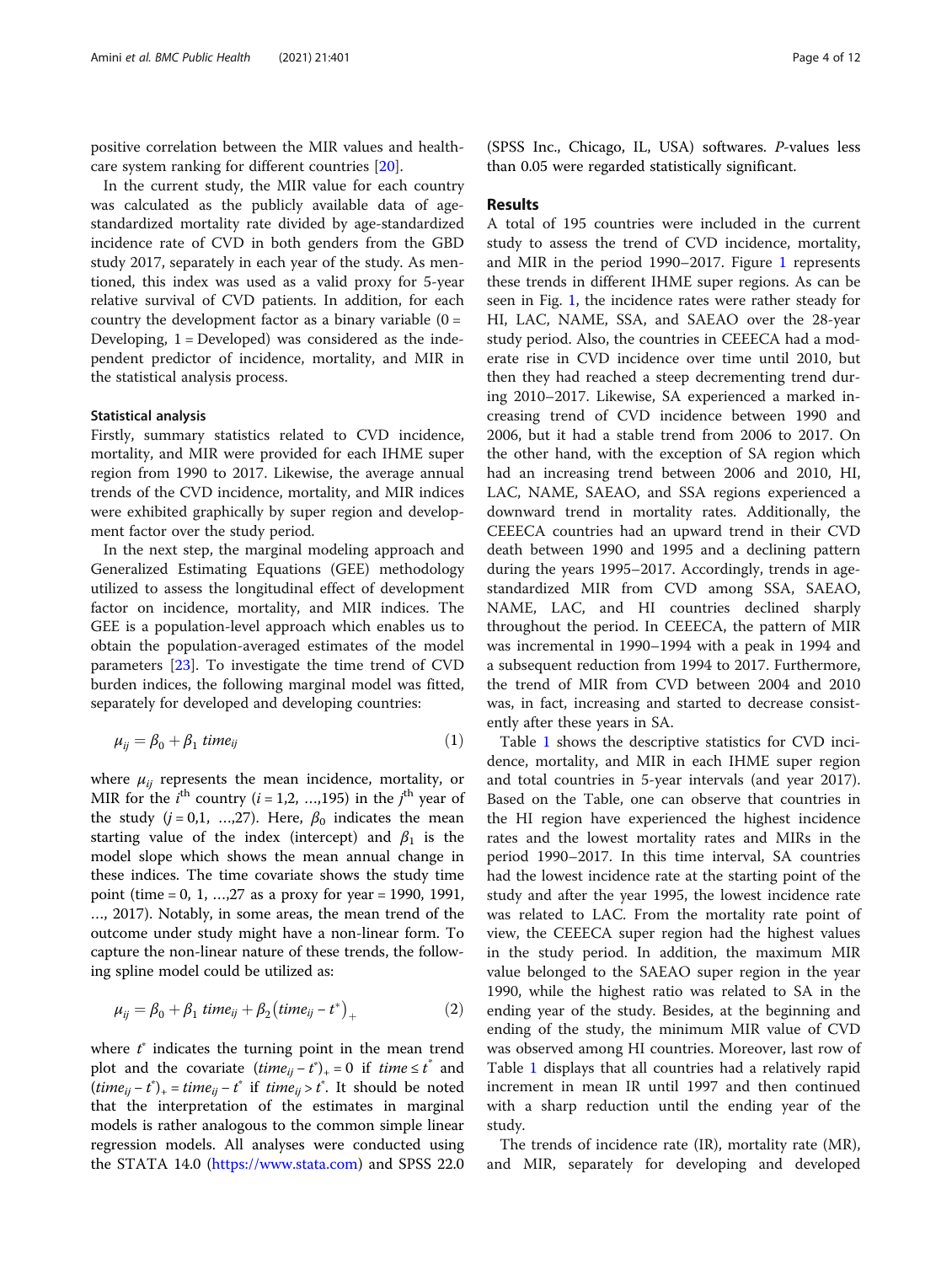<span id="page-4-0"></span>

countries are depicted in Fig. [2](#page-5-0). As seen, it seems that CVD IR and MR fell substantially and MIR slightly decreased in both developed and developing countries over the follow-up time. The descriptive statistics for CVD IR, MR, and MIR values, separately for the developing and developed countries in selected years are summarized in Table [2.](#page-5-0) With respect to Table [2,](#page-5-0) one can observe that developing countries had lower CVD IR and higher MR and MIR values compared to developed countries in the study period. Figure [2](#page-5-0) illustrates

Table 1 Mean trend of CVD incidence, mortality, and MIR per 100,000 by IHME super region over 1990-2017

| Super<br>region <sup>a</sup> | index      | Year                        |                |                |                |                |                |                |  |
|------------------------------|------------|-----------------------------|----------------|----------------|----------------|----------------|----------------|----------------|--|
|                              |            | 1990                        | 1995           | 2000           | 2005           | 2010           | 2015           | 2017           |  |
| CEEECA                       | Incidence  | 1191.2 (198.1) <sup>b</sup> | 1202.4 (182.7) | 1205.6 (171.4) | 1206 (175.3)   | 1202.1 (181.5) | 1162.9 (187.6) | 1137.5 (191.8) |  |
|                              | Mortality  | 492.2 (66.9)                | 540.3 (107.9)  | 499.9 (115.1)  | 495.5 (144.2)  | 438.6 (129.2)  | 398.8 (123.5)  | 387.1 (120.8)  |  |
|                              | <b>MIR</b> | 0.42(0.09)                  | 0.46(0.12)     | 0.42(0.12)     | 0.42(0.14)     | 0.37(0.13)     | 0.35(0.13)     | 0.35(0.14)     |  |
| H                            | Incidence  | 1217.3 (168.5)              | 1221.1 (179.9) | 1213.6 (198.4) | 1206.8 (208.7) | 1200.4 (209.3) | 1189.5 (203.6) | 1183.7 (199.6) |  |
|                              | Mortality  | 283.7 (52.4)                | 246.8 (44.8)   | 210.5 (42.2)   | 175.1 (37.9)   | 145.8 (33.5)   | 130.2 (31.8)   | 128.9 (32.3)   |  |
|                              | <b>MIR</b> | 0.23(0.05)                  | 0.20(0.04)     | 0.17(0.04)     | 0.14(0.03)     | 0.12(0.03)     | 0.11(0.03)     | 0.11(0.03)     |  |
| LAC                          | Incidence  | 715.8 (57.8)                | 720.03 (57.7)  | 712.3 (55.02)  | 705.2 (54.2)   | 698.6 (51.2)   | 693.2 (48.9)   | 691.2 (48.2)   |  |
|                              | Mortality  | 303.3 (94.2)                | 282.3 (84.1)   | 241.5 (77.7)   | 219.8 (73.1)   | 203.8 (71.5)   | 200.2 (74.1)   | 198.7 (71.8)   |  |
|                              | <b>MIR</b> | 0.41(0.09)                  | 0.38(0.08)     | 0.33(0.08)     | 0.30(0.08)     | 0.28(0.08)     | 0.28(0.09)     | 0.28(0.08)     |  |
| <b>NAME</b>                  | Incidence  | 1000.3 (110.1)              | 1011.8 (115.7) | 1005.1 (111.3) | 989.5 (99.6)   | 979.1 (86.8)   | 961.4 (76.1)   | 952.3 (72.7)   |  |
|                              | Mortality  | 464.1 (126.2)               | 451.9 (136.9)  | 420.5 (137.1)  | 378.3 (130.9)  | 342.8 (127.1)  | 315.1 (125.7)  | 308.9 (126.1)  |  |
|                              | <b>MIR</b> | 0.45(0.08)                  | 0.43(0.09)     | 0.41(0.09)     | 0.37(0.09)     | 0.34(0.10)     | 0.32(0.10)     | 0.31(0.11)     |  |
| SA                           | Incidence  | 707.8 (71.4)                | 725.2 (85.4)   | 735.6 (98.1)   | 748 (102.1)    | 745.1 (98.4)   | 733.1 (87.4)   | 725.8 (81.2)   |  |
|                              | Mortality  | 314 (38.2)                  | 310.3 (70.7)   | 308.1 (81.4)   | 311.7 (89.4)   | 316.9 (85.5)   | 300.2 (77.3)   | 296.2 (77.1)   |  |
|                              | <b>MIR</b> | 0.44(0.02)                  | 0.42(0.04)     | 0.41(0.05)     | 0.41(0.06)     | 0.42(0.06)     | 0.40(0.05)     | 0.40(0.05)     |  |
| SAEAO                        | Incidence  | 838.1 (78.03)               | 854.6 (79.1)   | 854.9 (82.1)   | 851.9 (87.3)   | 840.5 (86.1)   | 828.4 (87.9)   | 823.2 (90.1)   |  |
|                              | Mortality  | 404.7 (118.7)               | 392.5 (119.9)  | 378.1 (123.7)  | 354.1 (127.6)  | 333.8 (131.5)  | 319.5 (128.8)  | 314.8 (126.2)  |  |
|                              | <b>MIR</b> | 0.48(0.12)                  | 0.45(0.12)     | 0.43(0.12)     | 0.41(0.12)     | 0.39(0.12)     | 0.38(0.13)     | 0.37(0.12)     |  |
| <b>SSA</b>                   | Incidence  | 740.1 (43.7)                | 750.5 (45.9)   | 749.4 (46.1)   | 745.1 (46.2)   | 734.1 (43.3)   | 720.6 (38.2)   | 714.5 (35.6)   |  |
|                              | Mortality  | 351.5 (84.7)                | 347.4 (81.6)   | 340.6 (68.1)   | 320.8 (68.2)   | 302.1 (69.2)   | 284.3 (65.4)   | 276.7 (62.2)   |  |
|                              | <b>MIR</b> | 0.47(0.09)                  | 0.46(0.09)     | 0.45(0.07)     | 0.42(0.07)     | 0.40(0.08)     | 0.39(0.08)     | 0.38(0.08)     |  |
| Global                       | Incidence  | 928.7 (239.8)               | 938.3 (239.2)  | 935.6 (240.3)  | 930.5 (241.8)  | 922.3 (243.1)  | 906.5 (237.2)  | 898 (233.2)    |  |
|                              | Mortality  | 371.9 (115.7)               | 365.1 (134.1)  | 339.1 (133.3)  | 316.1 (140.9)  | 288.7 (132.5)  | 269.8 (125.2)  | 264.3 (121.8)  |  |
|                              | <b>MIR</b> | 0.41(0.12)                  | 0.40(0.13)     | 0.37(0.13)     | 0.35(0.13)     | 0.32(0.13)     | 0.31(0.13)     | 0.30(0.13)     |  |

a CEEECA Central Europe, Eastern Europe, and Central Asia, HI High Income, LAC Latin America and Caribbean, NAME North Africa and Middle East, SA South Asia, SAEAO Southeast Asia, East Asia, and Oceania, SSA Sub-Saharan Africa. <sup>b</sup> Mean (Standard deviation)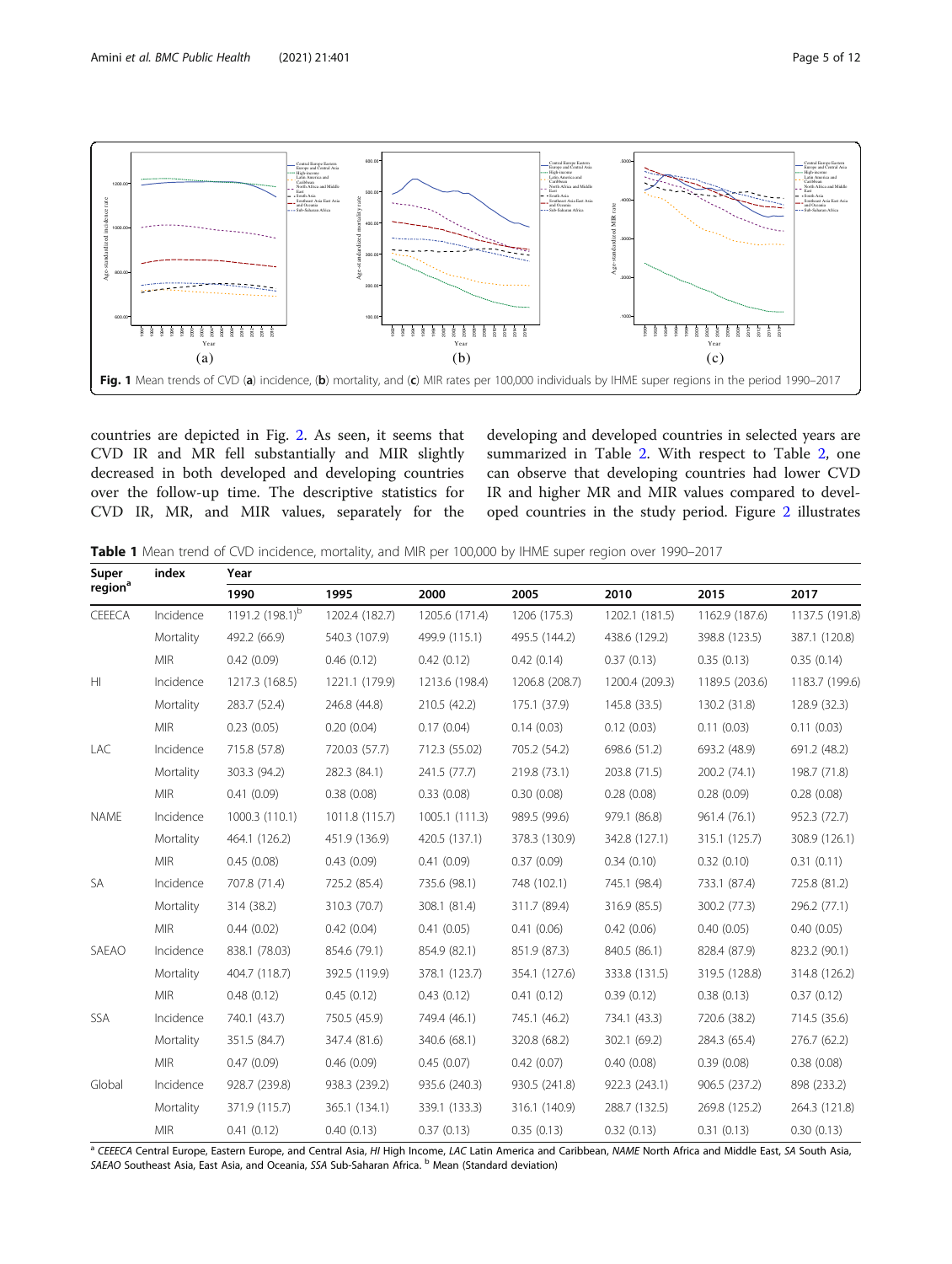<span id="page-5-0"></span>

that the trends in IR and MR decreased with a relatively rapid slope in both developed and developing areas. Nonetheless, the rates of MIR had rather fixed decreased trends with gentle slopes over and stayed steady till 2017 across the countries. Also, as can be seen, there were substantial gaps between trends of incidence, mortality, and MIR. In addition, Fig. [3](#page-6-0) demonstrates the agestandardized IR, MR, and MIR trends for the entire world from 1990 to 2017. As shown in Fig. [3](#page-6-0), the mean CVD MR and MIR trend declined steeply over the study interval.

Apparently, as Fig. 2 indicates, since the mean trend of all the three indices seems to be linear for both the developed and developing countries, the described model [[1\]](#page-10-0) was applied to estimate the intercept and slope of the mean trends. Table [3](#page-7-0) provides the obtained estimated parameters based on GEE approach. The estimates for the incidence rates tell us that developed countries had an intercept of about 378 per 100.000 higher than developing countries. This means that the mean IR in developed countries was about 378 per 100.000 higher than developing countries in 1990. In addition, the estimated slope for developed countries was about 1.8 times of the estimate for developing countries over time. In other words, the

developed countries had steeper IR reduction compared to developing countries. Regarding the estimates for MRs, one can conclude that developed countries had an intercept of about 105 per 100.000 lower than developing countries. This means that the mean MR in developed countries was about 105 per 100.000 lower than developing countries in the starting year of the study. The nearly equal estimated slopes for mean MRs in developed and developing countries (− 2.87 vs. -2.69) indicate a relatively similar mean MR reduction for countries in both development conditions. Finally, the estimates for the mean MIRs illustrate that in developed countries, the mean MIR was about 0.20 lower than developing countries in 1990. Likewise, the estimated slopes for the mean MIR in developing countries were two times of the estimate in developed countries from 1990 to 2017  $(-0.002 \text{ vs. } -0.001).$ 

Also the mean trends of IR, MR, and MIR was modeled for total countries (Table [3](#page-7-0)). According to the mean trends in Fig. [3,](#page-6-0) since the mean IR trend has a nonlinear shape, the illustrated model [\[2](#page-10-0)] in the Methods section was applied with  $t^* = 6$  (due to the presence of the turning point in the year 1996) for this index. In addition, owing to the observed linear mean trends for

Table 2 Mean trend of CVD incidence, mortality, and MIR per 100,000 by development factor over 1990–2017

| <b>Countries</b> | Index      | Year                         |                |                |               |                |                |                |  |  |
|------------------|------------|------------------------------|----------------|----------------|---------------|----------------|----------------|----------------|--|--|
|                  |            | 1990                         | 1995           | 2000           | 2005          | 2010           | 2015           | 2017           |  |  |
| Developing       | Incidence  | $901.8$ (225.6) <sup>a</sup> | 895.8 (214.8)  | 880.9 (203.4)  | 896.4 (210.1) | 888.7 (217.8)  | 878.9 (217.3)  | 877.1 (230.7)  |  |  |
|                  | Mortality  | 373.9 (116.6)                | 380.4 (136.3)  | 362.4 (129.8)  | 347.4 (137.1) | 321.8 (127.3)  | 309.7 (120.1)  | 304.4 (117.8)  |  |  |
|                  | <b>MIR</b> | 0.42(0.10)                   | 0.42(0.10)     | 0.41(0.10)     | 0.40(0.10)    | 0.38(0.10)     | 0.38(0.10)     | 0.38(0.10)     |  |  |
| Developed        | Incidence  | 1272.1 (185.2)               | 1246.9 (192.7) | 1200.1 (223.1) | 1193.7 (219)  | 1167.6 (236.4) | 1100.6 (250.1) | 1088.8 (243.9) |  |  |
|                  | Mortality  | 268.0(43)                    | 258.7 (76.6)   | 240.7 (79.8)   | 219 (91.9)    | 216.2 (115.6)  | 204.2 (106.4)  | 204.1 (107.8)  |  |  |
|                  | <b>MIR</b> | 0.21(0.04)                   | 0.21(0.08)     | 0.20(0.08)     | 0.18(0.08)    | 0.19(0.10)     | 0.19(0.10)     | 0.19(0.10)     |  |  |

a Mean (Standard deviation)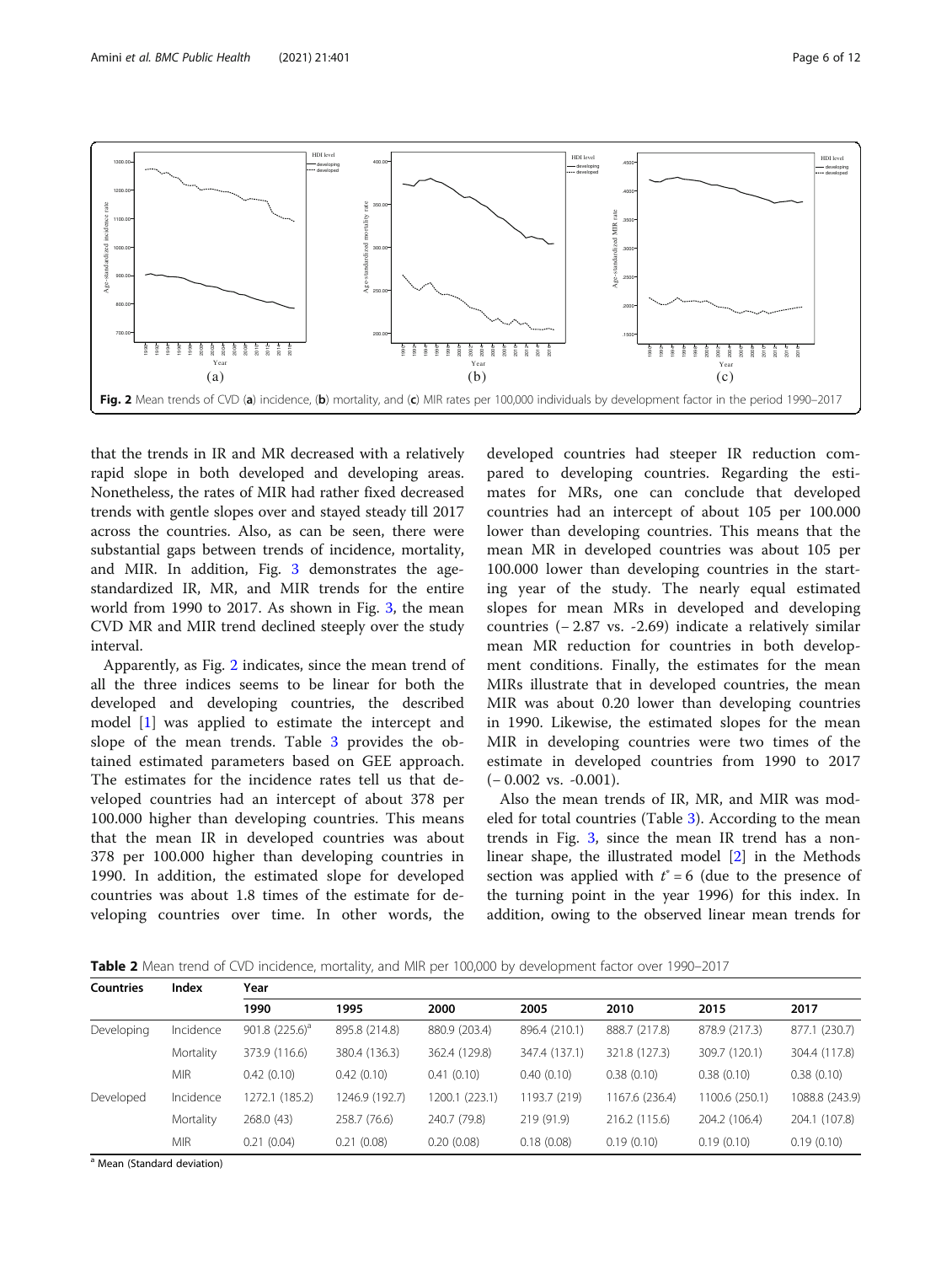<span id="page-6-0"></span>

MR and MIR, the linear model [[1](#page-10-0)] was utilized to estimate the intercepts and slopes of mean trends for these two indices. Based on these results, the estimated intercept for CVD incidence rate in all countries was about 903.19 per 100,000 people in 1990 followed by a positive slope of 4.31 per 100.000 until the year 1996 and thereafter a slope of 4.31time–5.84 (time–6) from 1996 to 2017. Clearly, the mean CVD incidence rate has increased annually by 4.31 per 100.000 until 1996 and then has diminished by a factor of about 1.53 per year of follow-up  $(4.31-5.84 = -$ 1.53). Furthermore, the fitted model revealed a statistically significant downward mean mortality rate with an annual reduction of 3.82 per 100,000 people between 1990 and 2017 for total countries. Likewise, the mean MIR has globally decreased with an annual reduction of 0.004 over the 28-year study period.

## **Discussion**

Cardiovascular diseases as a major concern for global health, have been the leading cause of global mortality since 1980. Most epidemiological studies conducted on incidence and mortality rates due to CVD are descriptive or cross-sectional and identifying the time trends of CVD incidence along with mortality are not well documented. Additionally, the effects of development factor and geographic location on CVD incidence, mortality, and MIR have not been discussed and approved in any studies. Therefore, to characterize and make comparisons this diversity in distinctive regions with regard to their trends from 1990 to 2017, using proper statistical technique seems to be necessary with a high degree of accuracy. This matter was investigated in this long-term study.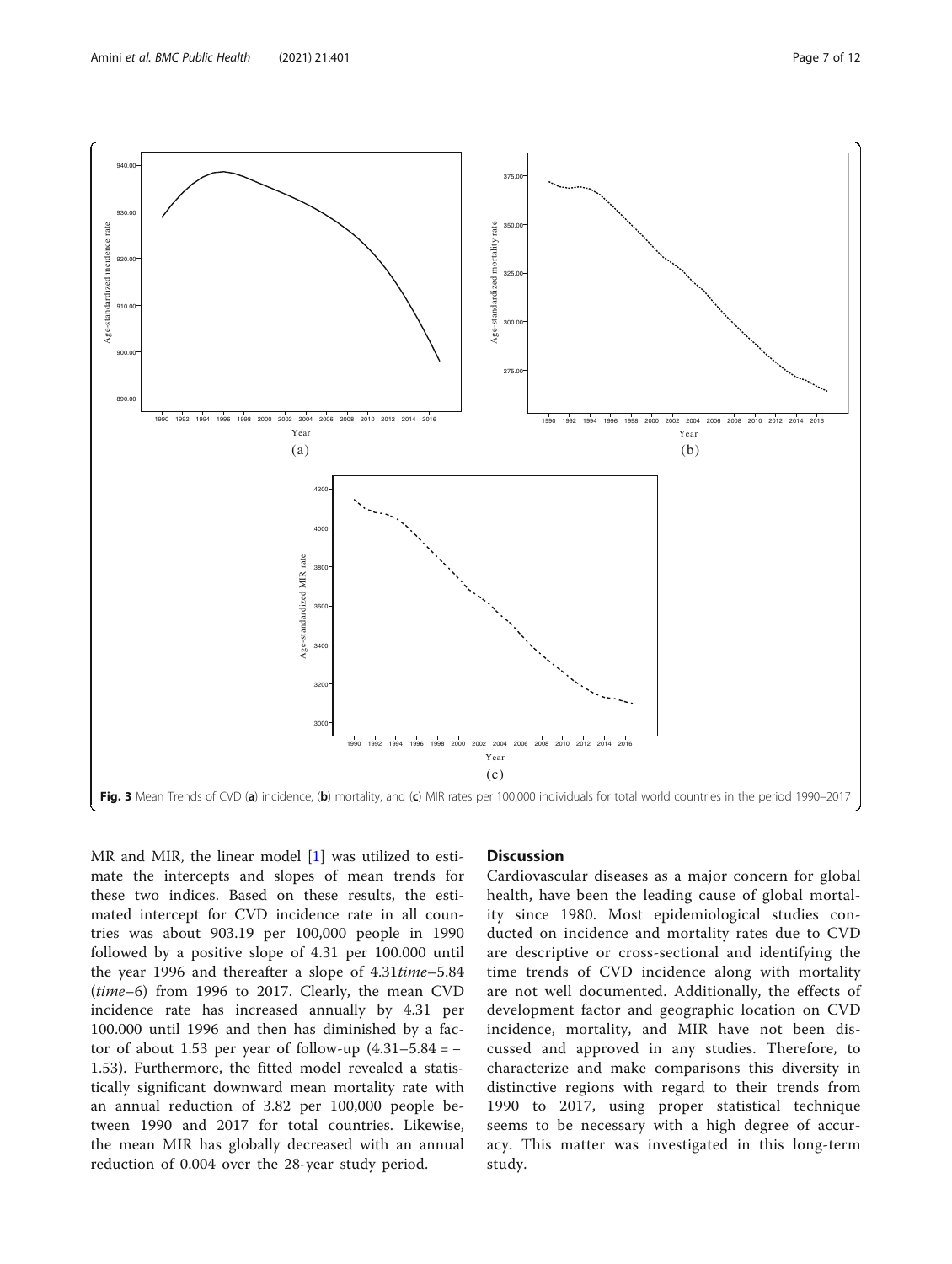<span id="page-7-0"></span>Table 3 Parameter estimates from modeling the mean trend of CVD incidence, mortality, and MIR by development factor between 1990 and 2017

| HDI <sup>ª</sup> level | Index      | Parameter | <b>Estimate</b> | <b>SE</b> b | P value |
|------------------------|------------|-----------|-----------------|-------------|---------|
| Developing             | Incidence  | Intercept | 904.51          | 19.50       | < 0.001 |
|                        |            | Time      | $-3.71$         | 0.60        | < 0.001 |
|                        | Mortality  | Intercept | 381.14          | 11.24       | < 0.001 |
|                        |            | Time      | $-2.69$         | 0.41        | < 0.001 |
|                        | <b>MIR</b> | Intercept | 0.42            | 0.01        | < 0.001 |
|                        |            | Time      | $-0.002$        | 0.0005      | < 0.001 |
| Developed              | Incidence  | Intercept | 1282.77         | 40.40       | < 0.001 |
|                        |            | Time      | $-6.66$         | 1.44        | < 0.001 |
|                        | Mortality  | Intercept | 276.58          | 10.96       | < 0.001 |
|                        |            | Time      | $-2.87$         | 0.54        | < 0.001 |
|                        | <b>MIR</b> | Intercept | 0.22            | 0.01        | < 0.001 |
|                        |            | Time      | $-0.001$        | 0.0005      | 0.009   |
| <b>Total World</b>     | Incidence  | Intercept | 903.19          | 16.74       | < 0.001 |
|                        |            | Time      | 4.31            | 0.70        | < 0.001 |
|                        |            | (Time-6)  | $-5.84$         | 0.67        | < 0.001 |
|                        | Mortality  | Intercept | 370.10          | 8.35        | < 0.001 |
|                        |            | Time      | $-3.82$         | 0.23        | < 0.001 |
|                        | <b>MIR</b> | Intercept | 0.42            | 0.009       | < 0.001 |
|                        |            | Time      | $-0.004$        | 0.0003      | < 0.001 |

<sup>a</sup>HDI Human Development Index. <sup>b</sup>SE Standard error

The results from the GBD 2017 data for CVD incidence indicate that all super regions had a rather steady decreasing trend during the interval 1990–2017, except CEEECA and SA super regions which experienced an increasing trend before the year 2010 followed by a downward trend until the ending year of the study. This study is fairly unique in this field (global trend analysis of CVD incidence), although a few related studies are available on the subject of the global incidence trends of CVD subtypes. For instance, in a study by Khan et al., it was found that the incidence of age-standardized ischemic heart disease has decreased globally in the period 1990–2017. They also stated that this reduction may be partly due to increasing global awareness about healthy lifestyle [\[24\]](#page-10-0). Based on another study by Avan et al., the age-standardized incidence rate of stroke has declined worldwide by 11.3% during the same time interval [\[25](#page-10-0)]. Nevertheless, reviewing the available literature on regional incidence trend of CVD subtypes in different parts of the world may lead to more controversial results. For example, Wu et al. demonstrated that the incidence rate of congenital heart disease (CHD) remained stable from 1990 to 2017 at the global level, whilst a decreasing trend was mainly found in Central or South America and Africa. According to their opinion, the decrement in incidence was largely owing to the rise in the

termination rate following a prenatal diagnosis of CHD in these regions. By contrast, they reported an increment in the trend of CHD incidence in countries located in Western Europe over the last few decades. They concluded that an increase in ventricular septal defect and atrial septal defect subtypes might be the reason for this increment in the above mentioned countries [\[26\]](#page-10-0). In addition, as reported by an earlier analysis of GBD data, the incidence of stroke has declined in most regions particularly Southern Latin America from 1990 to 2016, whereas the incidence has increased in East Asia and Southern Sub-Saharan Africa [[27](#page-10-0)]. In general, educating people about healthy lifestyle, better global accessibility to medication for controlling the CVD risk factors and improvement in CVD prevention strategies might be considered as the most important reasons for the downward global trend of CVD incidence.

Based on the findings regarding mortality trends, it is apparent that nearly all countries have experienced a significant declining trend over 1990 to 2017 with an annual reduction of 3.82 per 100,000 individuals. This is particularly prominent in HI countries, with the largest decrease in CVD mortality. The finding of the descending trend of CVD mortality is in agreement with some other reports around the world. For instance, in the study by Khan et al., it was revealed that the global mortality trend of ischemic heart disease has decreased slowly but progressively from 1990 to 2017 [[24\]](#page-10-0). In another study, it was shown that the age-standardized mortality rate of stroke has decreased sharply by 33.4% over the same time period [[25\]](#page-10-0). However, a study in Central Asia (which includes low- and middle-income countries) indicates that the trend of CVD mortality has increased during the past two decades. The authors concluded that this increment might be the result of insufficient preventive care, lack of awareness about the disease signs and symptoms, decreased physical activity, raised blood pressure, and underutilization of health care services [\[28](#page-10-0)]. Moreover, the results from a study by Movsisyan et al. suggest that the Central and Eastern European countries had the highest CVD mortality in Europe [\[29](#page-10-0)]. Overall, advances in treatment, improving the level of care, and controlling the risk factors of death in CVD patients (such as smoking, hypertension, and overweight) are the most important reasons for the reduction in the mortality rate of this disease [[30\]](#page-10-0).

In the current study, the MIR was used as a surrogate indicator for five-year survival rate of CVD patients. According to our findings, the overall trend of CVD MIR has continuously decreased from 0.41 in 1990 to 0.30 in 2017 with a slight slope (mean annual reduction) of − 0.004. Hopefully, the 26.8% reduction in mean global MIR implies that the 5-year survival of CVD patients had a noticeable rise over this 28-year period. However,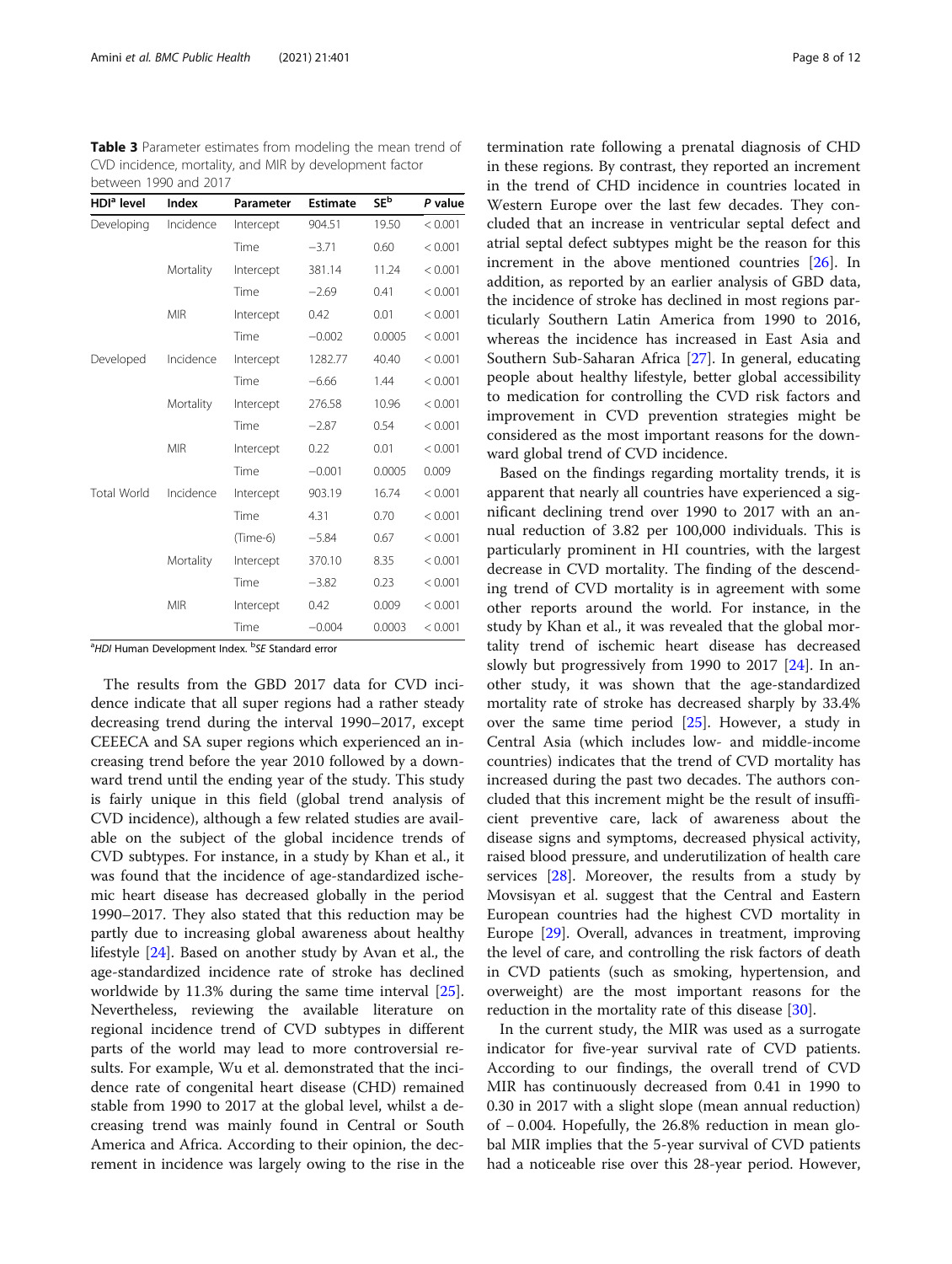looking at the MIR trend in the IHME super regions reveals that HI countries had the steepest fall (from 0.23 to 0.11 with more than 50% reduction) during these years, while countries in SA super region experienced the lowest reduction (from 0.44 to 0.40 with only 9% reduction) at the same time interval. It seems the wealthiest super region has promoted the survival rate of the patients much more quickly compared to the aforementioned regions. The key reasons for this rise in the survival rate are probably broader screening programs and the detection of disease at an earlier stage, promoting knowledge, attitudes, and practices of people around the world about strategies for preventing cardiovascular disease, and promoting improved level of care in CVD patients.

In the present research, the trends of CVD incidence, mortality, and MIR were compared between developed and developing countries for the period 1990-2017 via a marginal model which provides a more accurate evaluation of the longitudinal association between CVD burden and the development status of the region. Our findings demonstrate that the incidence rate reduction in developed countries is appreciably faster than that in developing regions (a slope ratio of 1.8) in the time period. Likewise, based on the reported descriptive statistics, CVD incidence in developed countries decreased by about 14.4% in this 28-year period, while the reduction in developing countries was only about 2.7% during the same time period. According to Feigin et al., the age-standardized incidence of stroke was diminished by 12% in developed countries, whereas it grew by 12% in developing areas between 1990 and 2010 [[31\]](#page-10-0). The findings from the GBD study 2016 indicate that China and El Salvador had the highest and lowest age-standardized incidence of stroke in the period 1990–2016, respectively [[27\]](#page-10-0). Also, the highest CHD incidence rates were mainly found in poor African countries such as Somalia and Burundi, while the lowest rates were mostly observed in developed countries such as Qatar, Portugal, and France [[26\]](#page-10-0). A number of studies suggest that there are multiple factors behind the global reduction in CVD incidence. These factors could be adopting a healthier lifestyle, promoting the level of knowledge about CVD risk factors (like obesity, smoking, hypertension, and bad eating habits), considerable shift in socioeconomic status with increased urbanization and the adoption of western calorie especially in developing countries [\[32](#page-10-0)–[34](#page-10-0)]. Nevertheless, in several countries, an increasing trend in CVD incidence has occurred. Namely, the incidence of CVD among South Korean patients continued to increase during the period 2013–2015 which might be explained by better access to diagnosis techniques, registration, and reports [[35](#page-11-0)].

In this paper, it was found that both developed and developing countries experienced a fairly similar declining trend in CVD mortality from 1990 to 2017. Furthermore, based on descriptive statistics, it was observed that about 23.8 and 18.5% reduction in mortality rates have occurred in developed and developing countries, respectively. The most plausible explanations for the greater fall in more developed countries may be better control of risk factors, such as hypertension, obesity, hypercholesterolemia, and diabetes, promoting better care, using more effective treatments, and allocating higher budgets for health services in these areas [[16,](#page-10-0) [36](#page-11-0)– [38\]](#page-11-0). On the other hand, rapid economic transition, high productivity in the economy, and rising per capita income in several developing countries seems to play a crucial role in the reduction of CVD mortality rate over the past few decades  $[39, 40]$  $[39, 40]$  $[39, 40]$  $[39, 40]$  $[39, 40]$ . These findings are in agreement with some other research in this field. In a study by Kollia et al., they reported an approximate 43% decrease in CVD death rate in developed countries versus only 13% in developing nations between 1990 and 2013 [[37\]](#page-11-0). Nevertheless, some conflicting results have been previously reported in different parts of the world. For example, a study in India showed a rapid increase in CVD mortality between 1990 and 2016. The authors have stated that this increase seems to be almost entirely owing to population aging in this Asian country. Nevertheless, high blood pressure, high total cholesterol, and high fasting blood glucose level were the major contributors to CVD mortality in this country [[41](#page-11-0)].

Another noticeable finding is that even though the developed and developing countries underwent a statistically significant decline, the developing counties had a more rather shallow reduction in CVD MIR in comparison to developed ones during a 28-year follow-up. Nonetheless, the downward trend implies that the fiveyear survival rate of CVD patients was increased for both sets of countries. The significant relationship between HDI and MIR highlights that the countries focused on improving the adoption of a healthy lifestyle as well as access to health care services in either prevention or treatment of CVD, increasing life expectancy, and increasing urbanization during recent years. Socioeconomic status is directly correlated with a patient's survival so that patients with higher socioeconomic conditions may experience greater survival  $[42]$  $[42]$ . Finally, it is necessary to highlight that the awareness of CVD has increased in several countries. This helps to improve early detection of signs and symptoms of CVD, better health care, and thereby superior prognosis.

### Strengths and limitations

In addition to the limitations reported in GBD studies, the present research encountered some potential limitations. Firstly, lack of precise and reliable data for incidence and mortality rates in some countries, especially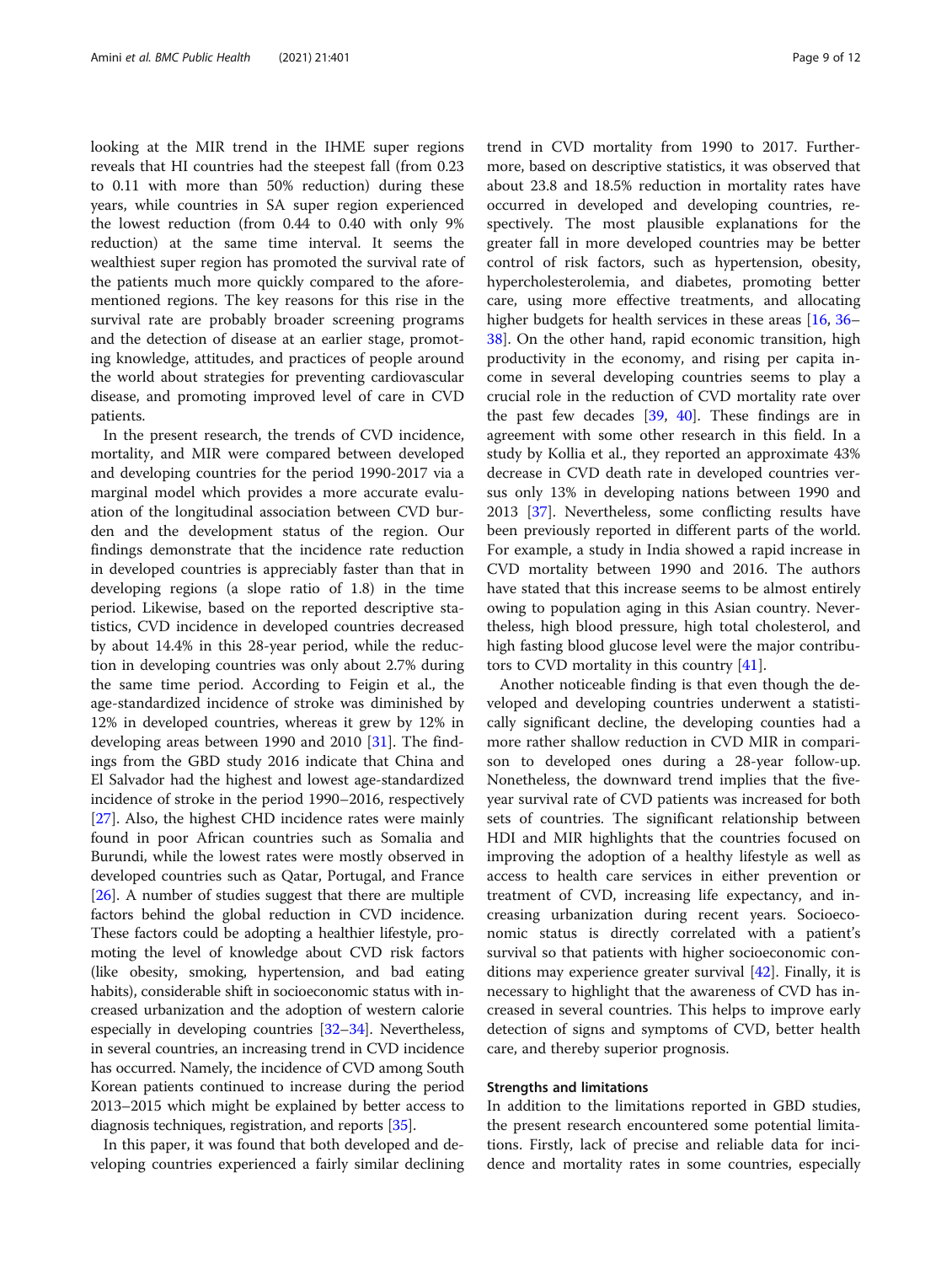in less developed regions, entails GBD to report the estimated rates. The second limitation is the small number of countries in some super regions which makes the statistical inference (for example, valid estimation of model parameters) challenging for them. In the previous decades, a number of studies have shown that occupational exposure to organic solvents, pesticides, silica dust, engine exhaust, welding fumes, arsenic, benzopyrenes, lead, dynamite, carbon disulfide, carbon monoxide, metalworking fluids, inorganic mercury, phenoxy acids, and electrolytic production of aluminum is significantly associated with different types of cardiovascular diseases [[43](#page-11-0)–[47](#page-11-0)]. In the present epidemiologic study, we did not aim to investigate the effect of occupational exposures on global burden of CVD. We believe that assessment of this association in all world countries needs more specialized researches by the experts in the future. This could be considered as one of the most important limitations of our study. In spite of the aforementioned limitations, our research is a novel and comprehensive study in this field. The main strength of the present study is the longitudinal nature of the GBD dataset with a reasonably long period of follow-up with 28 repeated measurements which enables us to obtain more accurate estimates. Considering this issue, we utilized a more complex and convenient statistical approach to reach more reliable inferences. This modeling approach gives us the opportunity to capture the longitudinal nature of response data and explanatory variables. However, previous studies have employed either univariate correlation coefficients or simple linear regression models to investigate the relationship between the burden of disease indices and other potential indicators like socio-economic measures. Lastly, using the MIR index as a proxy for survival appears to be a reliable approach to explain the discrepancies in age standardized rate of incidence and mortality from CVD among different geographic areas. To calculate this index, there is no need to conduct studies with long-term follow-up which are potentially time-consuming, expensive, and prone to different biases. Additionally, it should be noted that based on our literature review, there was no related research in this field (the relationship between development factor and CVD MIR). Hence, more comprehensive researches should be conducted to assess the cross-sectional and longitudinal association between the development factor and CVD MIR (or survival rate of the patients) more properly.

# Conclusions

In summary, we comprehensively described the global patterns of CVD incidence, mortality, and MIR and analyzed their temporal trends from 1990 to 2017 via an advanced statistical technique. Totally, it was found that

the overall CVD incidence and mortality have significantly declined over the 28-year study period, while the mortality-to-incidence ratio was rather stable. This is an encouraging message for health policymakers among the total world population; since it reveals that global efforts for controlling the CVD burden (reducing the CVD incidence and mortality rates) were reasonably successful. In addition, the quite parallel lines for incidence, mortality, and MIR trends in developed and developing countries imply that the gap between these indices in the year 1990 remains fixed until the ending year of the study. In this context, both countries should put more effort into lowering these gaps while they attempt to decrease the slope of the CVD burden indices more rapidly in the upcoming years.

### Abbreviations

CVD: Cardiovascular disease; WHO: World health organization; MIR: Mortalityto-incidence ratio; HDI: Human development index; GNI: Gross national income; GDP: Gross national product; IHME: Institute for health metrics and evaluation; GBD: Global burden of disease; YLL: Years of life lost; YLD: Years lived with disability; DALY: Disability adjusted life years; CEEECA: Central Europe, Eastern Europe, and Central Asia; HI: High Income; LAC: Latin America and Caribbean; NAME: North Africa and Middle East; SA: South Asia; SAEAO: Southeast Asia, East Asia, and Oceania; SSA: Sub-Saharan Africa; UNDP: United Nations Development Programme; GEE: Generalized estimating equations; CHD: Congenital heart disease

### Acknowledgements

This article is part of a research project approved by the Faculty of Allied Medical Sciences, Shahid Beheshti University of Medical Sciences, Tehran, Iran (ethics code: IR.SBMU.RETECH.REC.1399.643). The authors would like to express their gratitude to the Research Deputy of this faculty for the facilitation of the process to conduct this study.

#### Authors' contributions

MA and FZ participated in the conceptual framework, data analysis, writing, editing, and revising of the paper. All authors read and approved the final manuscript.

#### Funding

No financial support was received for this research.

#### Availability of data and materials

We confirm that all methods were performed in accordance with the relevant guidelines and regulations. The datasets analysed during the current study are available in <http://ghdx.healthdata.org/gbd-results-tool> and [http://](http://hdr.undp.org/en/data) [hdr.undp.org/en/data.](http://hdr.undp.org/en/data)

#### Ethics approval and consent to participate

Due to the using of IHME database, the requirement for informed consent was waived. This study was approved by Shahid Beheshti University of Medical Sciences.

#### Consent for publication

We have utilized the Global Burden of Disease Study database and have cited according to the proposed format of the Institute for Health Metrics and Evaluation.

### Competing interests

The authors declare that they have no competing interests.

### Author details

<sup>1</sup>Department of Biostatistics, School of Allied Medical Sciences, Shahid Beheshti University of Medical Sciences, Tehran, Iran. <sup>2</sup>Proteomics Research Center and Department of Biostatistics, School of Allied Medical Sciences, Shahid Beheshti University of Medical Sciences, Tehran, Iran. <sup>3</sup>Department of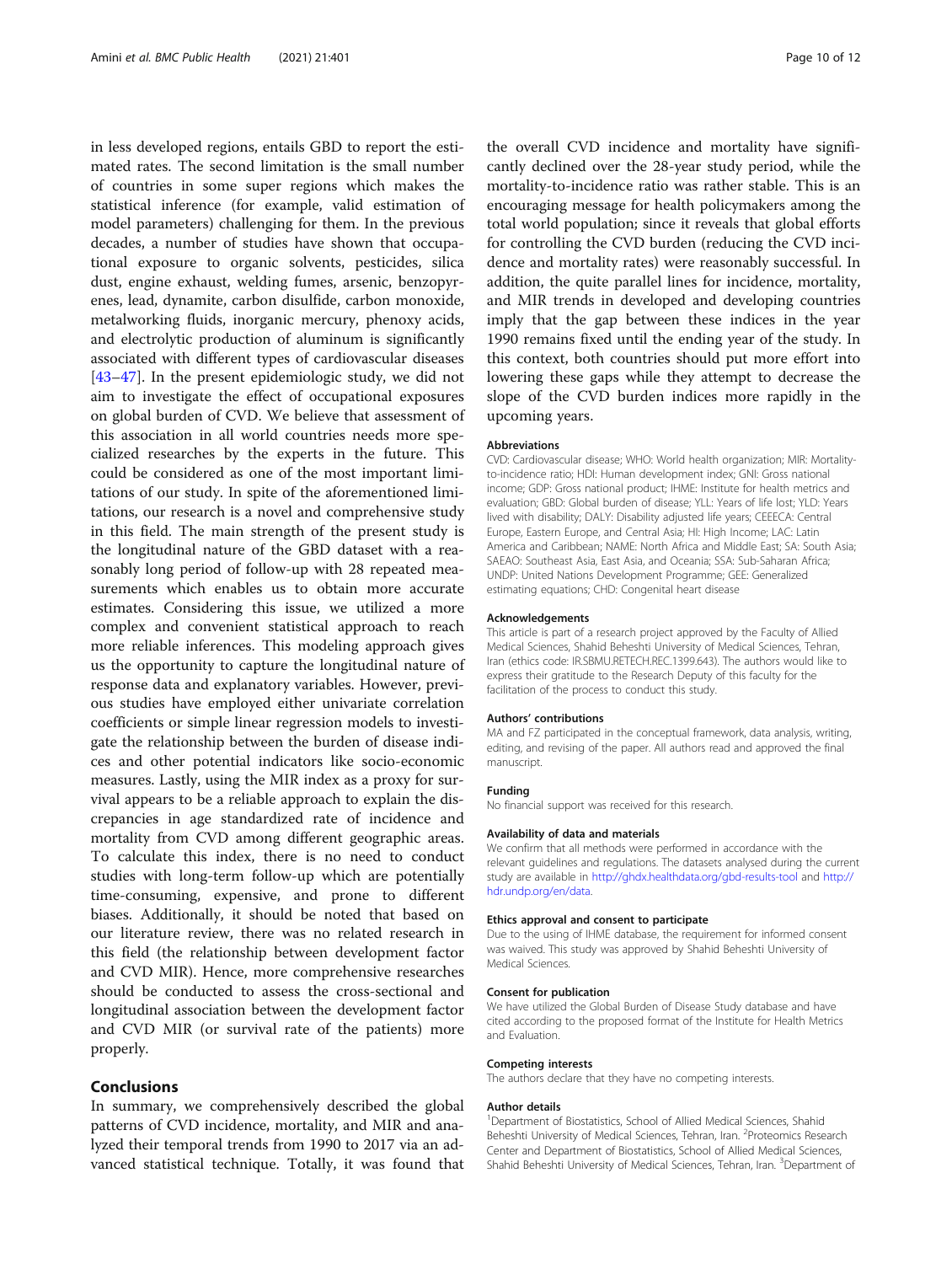<span id="page-10-0"></span>Biostatistics, Health Management and Economics Research Center, School of Public Health, Iran University of Medical Sciences, Tehran, Iran.

### Received: 9 November 2020 Accepted: 11 February 2021 Published online: 25 February 2021

#### References

- 1. Mensah GA, Roth GA, Fuster V. The global burden of cardiovascular diseases and risk factors: 2020 and beyond. J Am Coll Cardiol. 2019;74(20):2529–32. [https://doi.org/10.1016/j.jacc.2019.10.009.](https://doi.org/10.1016/j.jacc.2019.10.009)
- 2. Moraga P. GBD 2016 causes of death collaborators global, regional, and national age-sex specific mortality for 264 causes of death, 1980-2016: a systematic analysis for the global burden of disease study 2016. Lancet. 2017;390(10100):1151–210. [https://doi.org/10.1016/S0140-6736\(17\)32152-9](https://doi.org/10.1016/S0140-6736(17)32152-9).
- 3. Mensah GA, Sampson UK, Roth GA, Forouzanfar MH, Naghavi M, Murray CJ, et al. Mortality from cardiovascular diseases in sub-Saharan Africa, 1990– 2013: a systematic analysis of data from the global burden of disease study 2013. Cardiovasc J Afr. 2015;26(2 Suppl 1):S6–10. [https://doi.org/10.5830/](https://doi.org/10.5830/CVJA-2015-036) [CVJA-2015-036.](https://doi.org/10.5830/CVJA-2015-036)
- Roth GA, Abate D, Abate KH, Abay SM, Abbafati C, Abbasi N, et al. Global, regional, and national age-sex-specific mortality for 282 causes of death in 195 countries and territories, 1980–2017: a systematic analysis for the global burden of disease study 2017. Lancet. 2018;392(10159):1736–88. [https://doi.](https://doi.org/10.1016/S0140-6736(18)32203-7) [org/10.1016/S0140-6736\(18\)32203-7.](https://doi.org/10.1016/S0140-6736(18)32203-7)
- Kyu HH, Abate D, Abate KH, Abay SM, Abbafati C, Abbasi N, et al. Global, regional, and national disability-adjusted life-years (DALYs) for 359 diseases and injuries and healthy life expectancy (HALE) for 195 countries and territories, 1990–2017: a systematic analysis for the global burden of disease study 2017. Lancet. 2018;392(10159):1859–922. [https://doi.org/10.1016/S014](https://doi.org/10.1016/S0140-6736(18)32335-3) [0-6736\(18\)32335-3.](https://doi.org/10.1016/S0140-6736(18)32335-3)
- Lozano R, Naghavi M, Foreman K, Lim S, Shibuya K, Aboyans V, et al. Global and regional mortality from 235 causes of death for 20 age groups in 1990 and 2010: a systematic analysis for the global burden of disease study 2010. Lancet. 2012;380(9859):2095–128. [https://doi.org/10.1016/S0140-6736\(12\)61](https://doi.org/10.1016/S0140-6736(12)61728-0) [728-0](https://doi.org/10.1016/S0140-6736(12)61728-0).
- 7. Tefera YG, Abegaz TM, Abebe TB, Mekuria AB. The changing trend of cardiovascular disease and its clinical characteristics in Ethiopia: hospitalbased observational study. Vasc Health Risk Manag. 2017;13:143. [https://doi.](https://doi.org/10.2147/VHRM.S131259) [org/10.2147/VHRM.S131259.](https://doi.org/10.2147/VHRM.S131259)
- Roth GA, Johnson C, Abajobir A, Abd-Allah F, Abera SF, Abyu G, et al. Global, regional, and national burden of cardiovascular diseases for 10 causes, 1990 to 2015. J Am Coll Cardiol. 2017;70(1):1–25. [https://doi.org/10.1](https://doi.org/10.1016/j.jacc.2017.04.052) [016/j.jacc.2017.04.052](https://doi.org/10.1016/j.jacc.2017.04.052).
- 9. Musinguzi G, Ndejjo R, Ssinabulya I, Bastiaens H, van Marwijk H, Wanyenze RK. Cardiovascular risk factor mapping and distribution among adults in Mukono and Buikwe districts in Uganda: small area analysis. BMC Cardiovasc Disord. 2020;20(1):1–12. [https://doi.org/10.1186/s12872-020-01](https://doi.org/10.1186/s12872-020-01573-3) [573-3](https://doi.org/10.1186/s12872-020-01573-3).
- 10. Rosengren A, Smyth A, Rangarajan S, Ramasundarahettige C, Bangdiwala SI, AlHabib KF, et al. Socioeconomic status and risk of cardiovascular disease in 20 low-income, middle-income, and high-income countries: the prospective urban rural epidemiologic (PURE) study. Lancet Glob Health. 2019;7(6):e748– e60. [https://doi.org/10.1016/S2214-109X\(19\)30045-2.](https://doi.org/10.1016/S2214-109X(19)30045-2)
- 11. Asadzadeh Vostakolaei F, Karim-Kos HE, Janssen-Heijnen ML, Visser O, Verbeek AL, Kiemeney LA. The validity of the mortality to incidence ratio as a proxy for site-specific cancer survival. Eur J Public Health. 2011;21(5):573–7. <https://doi.org/10.1093/eurpub/ckq120>.
- 12. Choi E, Lee S, Nhung BC, Suh M, Park B, Jun JK, et al. Cancer mortality-toincidence ratio as an indicator of cancer management outcomes in Organization for Economic Cooperation and Development countries. Epidemiol Health. 2017;39:e2017006. [https://doi.org/10.4178/epih.e2017006.](https://doi.org/10.4178/epih.e2017006)
- 13. Roy A, Roe MT, Neely ML, Cyr DD, Zamoryakhin D, Fox KA, et al. Impact of human development index on the profile and outcomes of patients with acute coronary syndrome. Heart. 2015;101(4):279–86. [https://doi.org/10.113](https://doi.org/10.1136/heartjnl-2014-306389) [6/heartjnl-2014-306389](https://doi.org/10.1136/heartjnl-2014-306389).
- 14. Zhu K-F, Wang Y-M, Zhu J-Z, Zhou Q-Y, Wang N-F. National prevalence of coronary heart disease and its relationship with human development index: a systematic review. Eur J Prev Cardiol. 2016;23(5):530–43. [https://doi.org/1](https://doi.org/10.1177/2047487315587402) [0.1177/2047487315587402](https://doi.org/10.1177/2047487315587402).
- 15. Smolina K, Wright FL, Rayner M, Goldacre MJ. Determinants of the decline in mortality from acute myocardial infarction in England between 2002 and

2010: linked national database study. BMJ. 2012;344:d8059. [https://doi.org/1](https://doi.org/10.1136/bmj.d8059) [0.1136/bmj.d8059](https://doi.org/10.1136/bmj.d8059).

- 16. Sidney S, Quesenberry CP, Jaffe MG, Sorel M, Nguyen-Huynh MN, Kushi LH, et al. Recent trends in cardiovascular mortality in the United States and public health goals. JAMA Cardiol. 2016;1(5):594–9. [https://doi.org/10.1001/ja](https://doi.org/10.1001/jamacardio.2016.1326) [macardio.2016.1326.](https://doi.org/10.1001/jamacardio.2016.1326)
- 17. Jagannathan R, Patel SA, Ali MK, Narayan KV. Global updates on cardiovascular disease mortality trends and attribution of traditional risk factors. Curr Diab Rep. 2019;19(7):44. [https://doi.org/10.1007/s11892-019-11](https://doi.org/10.1007/s11892-019-1161-2) [61-2](https://doi.org/10.1007/s11892-019-1161-2).
- 18. Conceição P. Human development report 2019: beyond income, beyond averages, beyond today: inequalities in human development in the 21st centuryUnited Nations Development Programme; 2019.
- 19. Smits J, Permanyer I. The subnational human development database. Sci Data. 2019;6:190038. <https://doi.org/10.1038/sdata.2019.38>.
- 20. Lee H-L, Peng C-M, Huang C-Y, Wu S-Y, Tsai M-C, Wang C-C, et al. Is mortality-to-incidence ratio associated with health disparity in pancreatic cancer? A cross-sectional database analysis of 57 countries. BMJ Open. 2018; 8(7):e020618. <https://doi.org/10.1136/bmjopen-2017-020618>.
- 21. Stenning-Persivale K, Franco MJS, Cordero-Morales A, Cruzado-Burga J, Poquioma E, Nava ED, et al. The mortality-incidence ratio as an indicator of five-year cancer survival in metropolitan Lima. Ecancermedicalscience. 2018; 12:799. [https://doi.org/10.3332/ecancer.2018.799.](https://doi.org/10.3332/ecancer.2018.799)
- 22. Hu Q-D, Zhang Q, Chen W, Bai X-L, Liang T-B. Human development index is associated with mortality-to-incidence ratios of gastrointestinal cancers. World J Gastroenterol. 2013;19(32):5261–70. [https://doi.org/10.3748/wjg.v19.](https://doi.org/10.3748/wjg.v19.i32.5261) [i32.5261.](https://doi.org/10.3748/wjg.v19.i32.5261)
- 23. Wang M. Generalized estimating equations in longitudinal data analysis: a review and recent developments. Adv Statistics. 2014;2014:1–12. [https://doi.](https://doi.org/10.1155/2014/303728) [org/10.1155/2014/303728.](https://doi.org/10.1155/2014/303728)
- 24. Khan MA, Hashim MJ, Mustafa H, Baniyas MY, Al Suwaidi SKBM, AlKatheeri R, et al. Global epidemiology of ischemic heart disease: results from the global burden of disease study. Cureus. 2020;12(7):e9349. [https://doi.org/10.7759/](https://doi.org/10.7759/cureus.9349) [cureus.9349](https://doi.org/10.7759/cureus.9349).
- 25. Avan A, Digaleh H, Di Napoli M, Stranges S, Behrouz R, Shojaeianbabaei G, et al. Socioeconomic status and stroke incidence, prevalence, mortality, and worldwide burden: an ecological analysis from the global burden of disease study 2017. BMC Med. 2019;17(1):191. [https://doi.org/10.1186/s12916-019-13](https://doi.org/10.1186/s12916-019-1397-3) [97-3](https://doi.org/10.1186/s12916-019-1397-3).
- 26. Wu W, He J, Shao X. Incidence and mortality trend of congenital heart disease at the global, regional, and national level, 1990–2017. Medicine. 2020;99(23):e20593. <https://doi.org/10.1097/MD.0000000000020593>.
- 27. Johnson CO, Nguyen M, Roth GA, Nichols E, Alam T, Abate D, et al. Global, regional, and national burden of stroke, 1990–2016: a systematic analysis for the global burden of disease study 2016. Lancet Neurol. 2019;18(5):439–58. [https://doi.org/10.1016/S1474-4422\(19\)30034-1.](https://doi.org/10.1016/S1474-4422(19)30034-1)
- 28. Aringazina A, Kuandikov T, Arkhipov V. Burden of the cardiovascular diseases in central asia. Cent Asian J Glob Health. 2018;7(1):321. [https://doi.](https://doi.org/10.5195/cajgh.2018.321) [org/10.5195/cajgh.2018.321.](https://doi.org/10.5195/cajgh.2018.321)
- 29. Movsisyan NK, Vinciguerra M, Medina-Inojosa JR, Lopez-Jimenez F. Cardiovascular diseases in central and Eastern Europe: a call for more surveillance and evidence-based health promotion. Ann Glob Health. 2020; 86(1):21. [https://doi.org/10.5334/aogh.2713.](https://doi.org/10.5334/aogh.2713)
- 30. Levi F, Lucchini F, Negri E, La Vecchia C. Trends in mortality from cardiovascular and cerebrovascular diseases in Europe and other areas of the world. Heart. 2002;88(2):119–24. <https://doi.org/10.1136/heart.88.2.119>.
- 31. Feigin VL, Forouzanfar MH, Krishnamurthi R, Mensah GA, Connor M, Bennett DA, et al. Global and regional burden of stroke during 1990–2010: findings from the global burden of disease study 2010. Lancet. 2014;383(9913):245– 54. [https://doi.org/10.1016/s0140-6736\(13\)61953-4](https://doi.org/10.1016/s0140-6736(13)61953-4).
- 32. Ahmed AM, Hersi A, Mashhoud W, Arafah MR, Abreu PC, Al Rowaily MA, et al. Cardiovascular risk factors burden in Saudi Arabia: the Africa Middle East cardiovascular epidemiological (ACE) study. J Saudi Heart Assoc. 2017; 29(4):235–43. <https://doi.org/10.1016/j.jsha.2017.03.004>.
- 33. Jallow E, Al Hail H, Han TS, Sharma S, Deleu D, Ali M, et al. Current status of stroke in Qatar: including data from the BRAINS study. JRSM Cardiovasc Dis. 2019;8:1–13. <https://doi.org/10.1177/2048004019869160>.
- 34. Amor AJ, Masana L, Soriguer F, Goday A, Calle-Pascual A, Gaztambide S, et al. Estimating cardiovascular risk in Spain by the European guidelines on cardiovascular disease prevention in clinical practice. Rev Esp de Cardiol (Engl Ed). 2015;68(5):417–25. <https://doi.org/10.1016/j.rec.2014.05.023>.